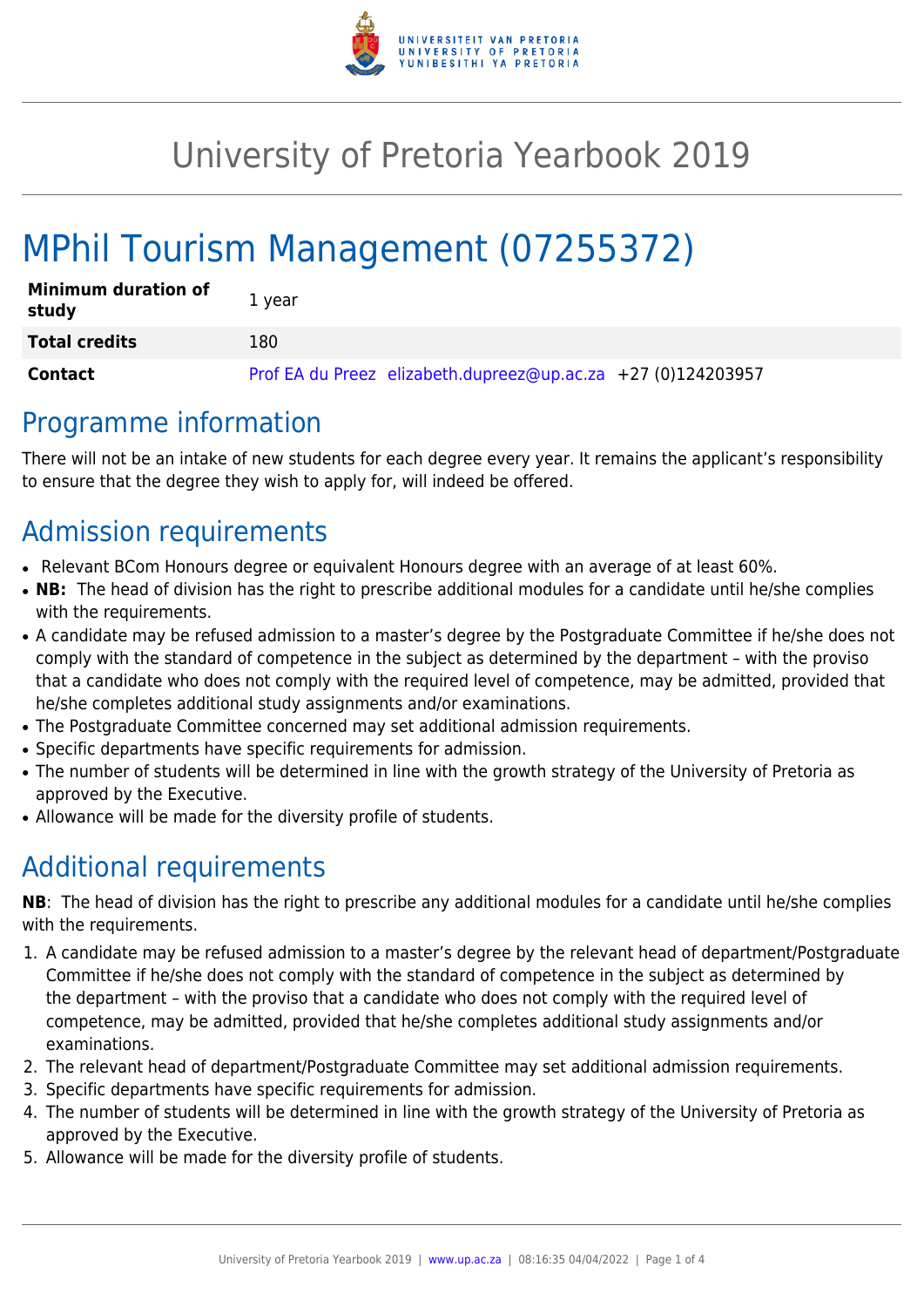

### Examinations and pass requirements

The pass mark for both a dissertation and a mini-dissertation is 50%. The provisions regarding pass requirements for dissertations, contained in General Regulation G.12.2, apply mutatis mutandis to minidissertations. A pass mark of at least 50% is required in the examination of each module.

### Research information

The research component comprises the writing of a dissertation and a draft article for publication. A short proposal has to be submitted to the Postgraduate Committee. Upon approval of the proposal, a supervisor(s) will be appointed. The candidate will work under the guidance of his/her supervisor to develop a detailed research proposal according to the departmental guidelines and regulations. The proposal has to be approved by all relevant committees before the candidate can commence with the dissertation. The candidate will then continue to work under supervision of his/her supervisor to complete the research and to develop and finalise a dissertation according to departmental guidelines and regulations.

Before or on submission of the dissertation, candidates must submit at least one draft article for publication in a recognised academic journal. The draft article should be based on the research the candidate has conducted for the dissertation and be approved by the supervisor. The draft article is a necessary condition for the degree to be conferred on the candidate.

The research component (dissertation and draft article for publication) contributes 100% towards the total requirements for the degree. All prescribed modules are prerequisites to the dissertation.

#### **Dissertations/mini-dissertations, curricula and modules**

- 1. The degree programme requires that a dissertation/mini-dissertation must be submitted in a field of study chosen from the fields covered for the honours degree, provided that the Dean may, on the recommendation of the relevant head of department/Postgraduate Committee, approve the replacement of the required dissertation by the successful completion of a prescribed number of module credits and a minidissertation/research article.
- 2. Information on modules, credits and syllabi is available, on request, from the relevant head of department/Postgraduate Committee.
- 3. A module in Research Methodology is compulsory in all programmes. The Dean may, on the recommendation of the relevant head of department/Postgraduate Committee, waive the prerequisites.
- 4. Sufficient number of bound copies of the dissertation/mini-dissertation must be submitted to the Head: Student Administration for examination, after permission is granted by the supervisor.

#### **Article for publication**

The Dean may require, before or on submission of a dissertation/mini-dissertation, the submission of a draft article for publication to the supervisor. The draft article should be based on the research that the student has conducted for the dissertation/mini-dissertation and be approved by the supervisor concerned. The supervisor should then have the opportunity to take the paper through all the processes of revision and resubmission as may be necessary and/or appropriate in order to achieve publication.

#### **Submission of dissertation/mini-dissertation**

A dissertation/mini-dissertation is submitted to the Head: Student Administration/departmental Postgraduate Office, before the closing date for the various graduation ceremonies as announced annually.

For examination purposes, a student must, in consultation with the supervisor, submit a sufficient number of bound copies and/or e-copies of the dissertation/mini-dissertation, printed on good quality paper and of good letter quality, to the Head: Student Administration/departmental Postgraduate Office. Permission to submit the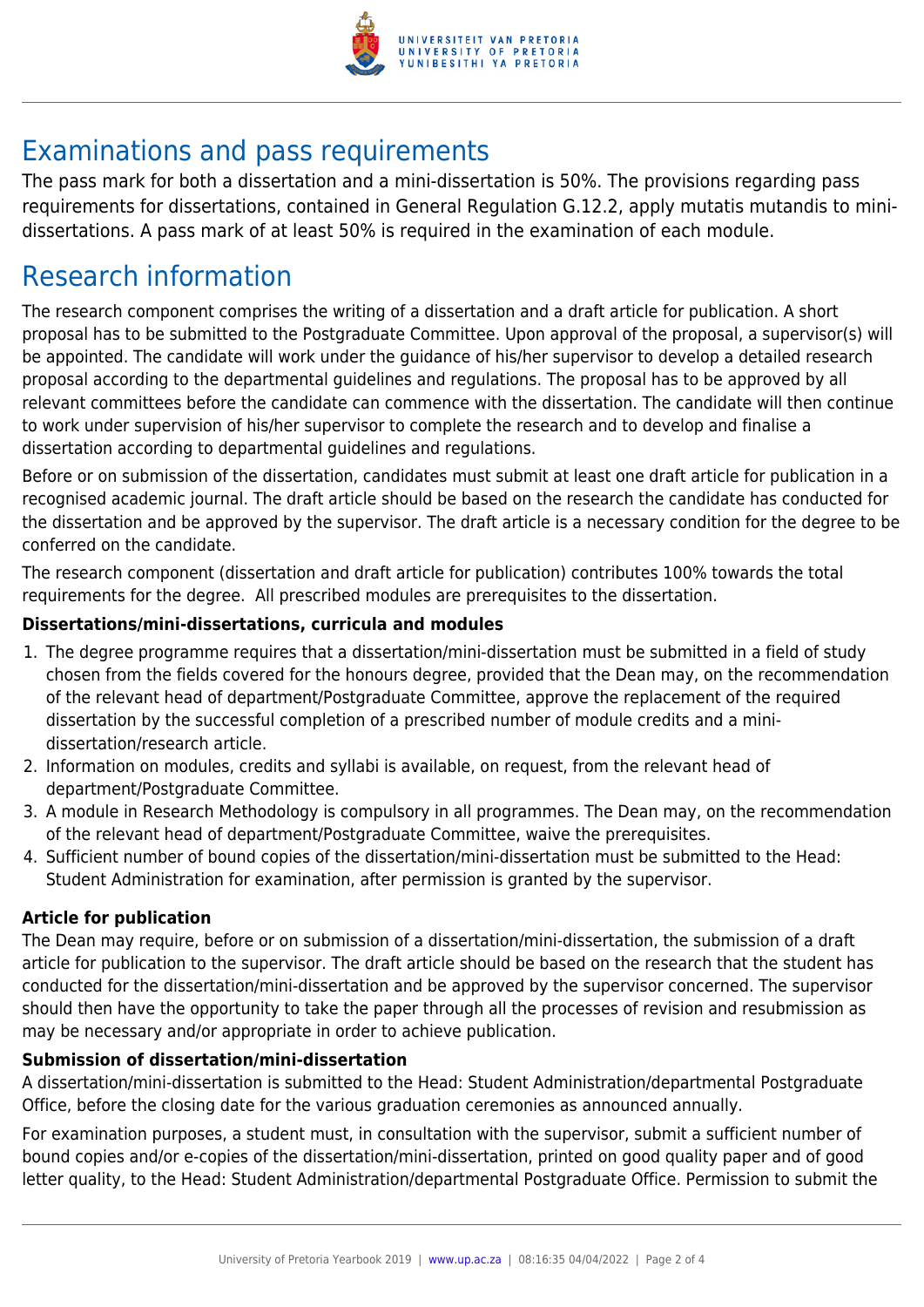

dissertation/mini-dissertation in unbound form may be obtained from the supervisor concerned on condition that a copy of the final approved dissertation/mini-dissertation is presented to the examiners in bound format or electronic format.

In addition to the copies already mentioned, each successful student must submit a bound paper copy as well as two electronic copies of the approved dissertation/mini-dissertation to the Head: Student Administration/departmental Postgraduate Office in the format specified by the faculty and in accordance with the minimum standards set by the Department of Library Services, before 15 February for the Autumn graduation ceremonies and before 15 July for the Spring graduation ceremonies, failing which the degree will only be conferred during a subsequent series of graduation ceremonies.